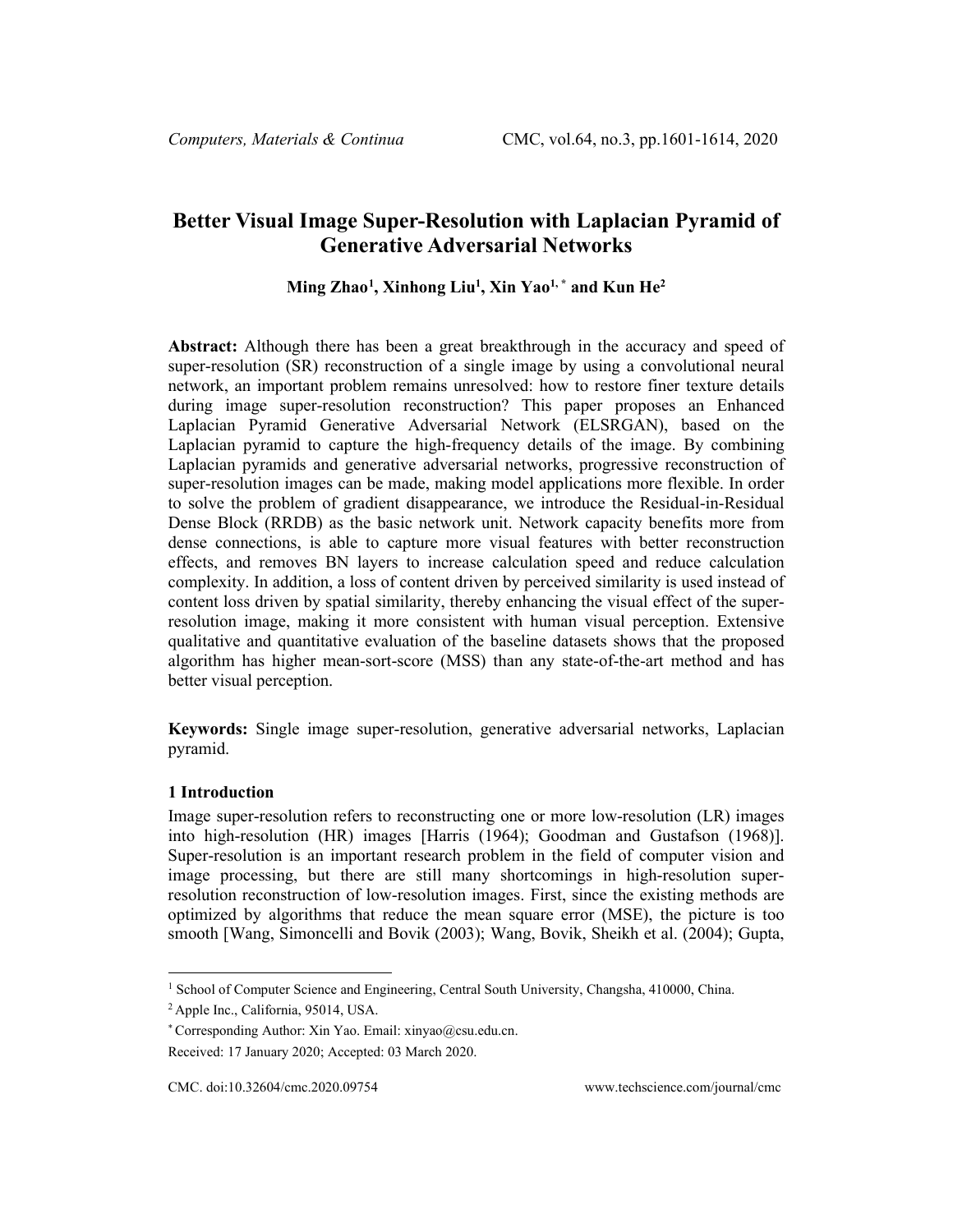Strivastava, Bhardwaj et al. (2011)]. Images with the highest peak signal-to-noise ratio (PSNR) and MSE do not necessarily have a better visual effect in perception. Second, the existing methods first up sample the image and then reconstruct the SR image. It will cause the model to not effectively learn the corresponding mapping function when the reconstruction multiple is too large (such as 8×). Finally, the residual block (RB) reconstruction results currently utilized are not good, and because of the use of the batch normalization (BN) layer, it will lead to greater model computational complexity.

To solve these problems, we proposed ELSRGAN for image super-resolution. We use RRDB as the basic unit of the network to make the model easier to train and capture more high-frequency details. We use the advanced mapping features of the VGG network to define the loss function [Simonyan and Zisserman (2015); Joshson, Alahi and Li (2016)] to prevent the image from being too smooth. At the same time, we combined the improved generative adversarial network (GAN) model and Laplacian pyramid to capture more high-frequency texture features. Our main work are:

1) This paper first proposes a combination of generative adversarial network and Laplacian pyramid to achieve SR of the image. By introducing the Laplacian pyramid, more high-frequency details of the image can be captured and the SR image can be reconstructed step by step. This makes our models more flexible, and our highmagnification model can perform low-magnification image reconstruction work alone, which is not possible with other methods.

2) This paper modified the GAN network, modified the basic network element from the regular residual block to the RRDB. And we removed the BN layer, which makes our model easier to train and can achieve higher reconstruction quality. A VGG-based perceptual function is used to reconstruct an image with better visual sense and better high-frequency texture features.

3) The experimental results show that the proposed ELSRGAN is better than the state-ofthe-art method such as (LapSRN, DRCN and DRRN) after the MSS test.

## **2 Related work**

## *2.1 Image super-resolution*

Harris and Goodman proposed the concept of super-resolution. Early super-resolution problems were solved by interpolation-based methods. A general interpolation model was proposed by Rajan et al. [Rajan and Chaudhri (2001)], which divides into three steps: decomposition, interpolation and fusion. Yang et al. [Yang and Yang (2013)] implemented a statistical-based super-resolution reconstruction method to divide the feature space into multiple sub-spaces, and learn the multiple sub-spaces through the sample to create an effective mapping function. These two methods can quickly reconstruct images with super-resolution, but cannot reconstruct high-magnification images, and the generated image texture is too smooth.

Subsequently, the super-resolution reconstruction method based on learning was used extensively. By using a large number of LR images and HR images for comparison, inferring the missing high frequency information, and finally completing the superresolution reconstruction. Ni et al. [Ni and Nguyen (2017)] utilized the support vector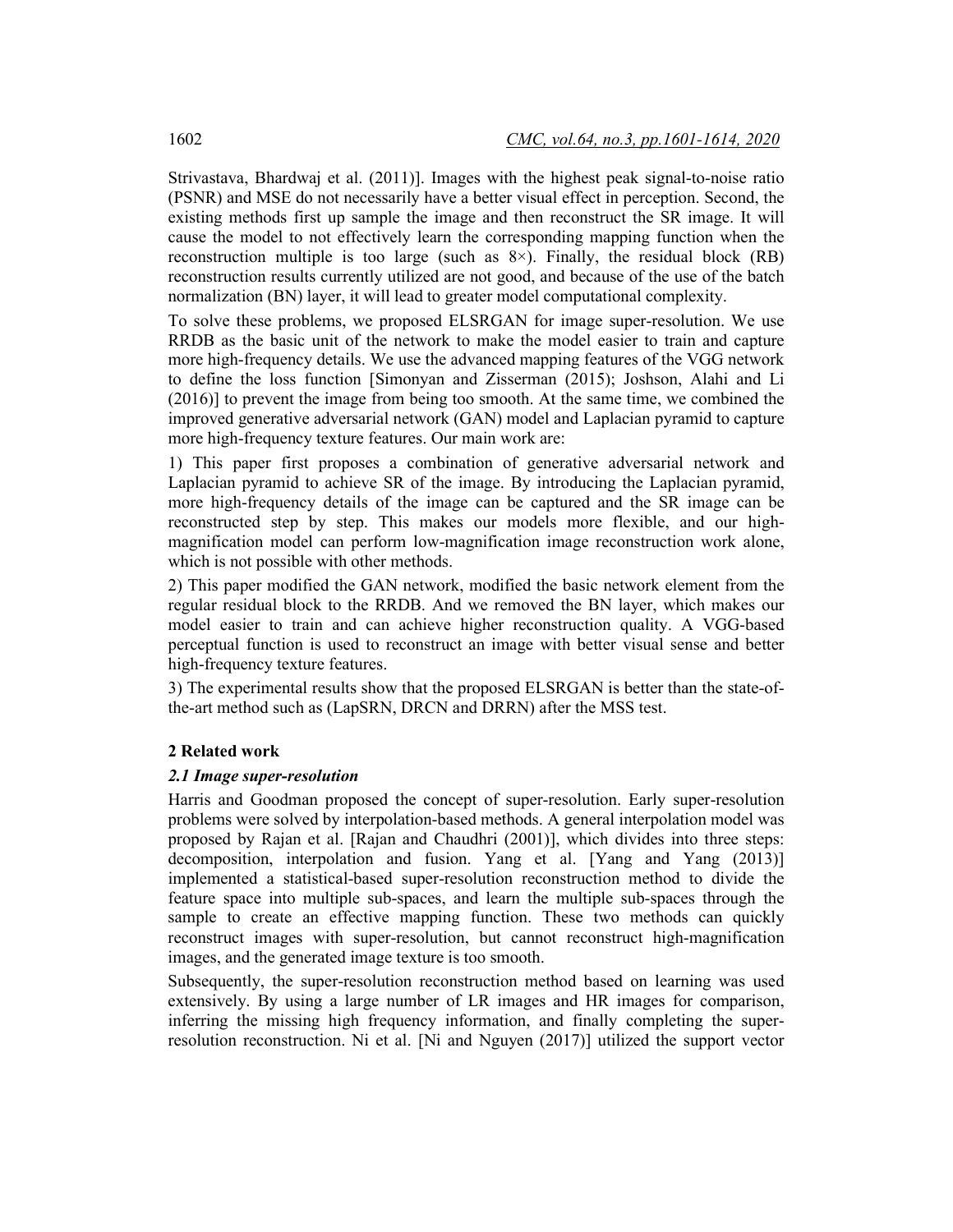regression method to learn the mapping relationship between LR and HR images, and learned the regression amount through the structural characteristics of the DCT domain to obtain high-resolution images. Chang et al. [Chang, Yeung and Xiong (2004)] proposed an image SR method based on local linear embedding. By finding the K nearest neighbors in the training library for the input low-resolution image blocks, the highresolution reconstruction of the nearest neighbor feature blocks is finally performed using the linear combination. Resolution image block. Singh et al. [Singh and Ahuja (2014)] decomposed the mapping patch into directional frequency subbands and independently matched each subband pyramid to obtain better results. In order to expand the size of the training set, Huang et al. [Huang, Sigh and Ahuja (2015)] made small changes and shape changes to the image. Kim et al. [Kim and Kwon (2010)] used kernel ridge regression to estimate the high frequency information of high-resolution images. In order to reduce the practical complexity of the method, a sparse kernel ridge regression model was proposed based on matching tracking and gradient descent methods. Compared to, it is more general. Yue et al. [Yue, Sun, Yang et al. (2013)] proposed to retrieve similar HR images from the network and propose perceptual matching criteria for alignment structures. However, this method is limited by the training set size, and the number of mappings between LR and HR images may not be sufficient to cover texture changes in the image, and the counterparts requiring HR are known.

Dong et al. [Dong and Loy (2015)] first used deep learning [Hinton and Salakhutdinov (2006)] to solve the super-resolution problem. Wang et al. [Wang, He, Sun et al. (2019)] used convolutional neural networks to remove image noise. Shocher et al. [Schocher, Cohen and Irani (2018)] proposed an unsupervised SR method based on CNN by using the repetitiveness of image internal information. In order to solve the problem that LR degradation is not downsampled from HR bicubic, Zhang et al. [Zhang, Zuo and Zhang (2018)] proposes a general framework with dimensionality stretching strategy. A discriminator network attached to the feature domain is used by Park et al. [Perk, Son, Cho et al. (2018)] to generate high frequency features. Kim et al. [Kim, Lee and Lee (2016)] proposed a network with multiple recursive layers, proposing a high performance architecture that allows long distance pixels Dependencies also maintain a small number of parameter models. These super-resolution methods all learn the mapping function through the MSE loss. Although it can effectively obtain high PSNR and SSIM, it will cause the output image to be too smooth.

In order to prevent smooth output, a method for extracting the high-level feature-aware loss of the trainer is proposed by Bruna et al. [Bruna, Sprechmann and Lecun (2015)] and Johnson et al. [Johnson, Alahi and Li (2016)]. Huang et al. [Huang, He, Sun et al. (2019)] proposed a method for generating wavelet domain, which will be low, the resolution of the face is enlarged to a higher multiple. To create more realistic texture details, Sajjad et al. [Sajjadi, Scholkopf and Hirsch (2017)] proposed a texture-based matching loss function. Lai et al. [Lai, Huang, Ahuja et al. (2018)] proposed a new loss function Charbonnier to correct the difference between the SR image and the HR image. Ledig et al. [Ledig, Theis and Huszar (2016)] utilized the generated confrontation network to perform super-resolution reconstruction by optimizing the damage and content loss. We refer to this form of network architecture and modify its basic network elements. And Ledig the difference is that SRGAN focuses on  $4\times$ , our method has higher magnification,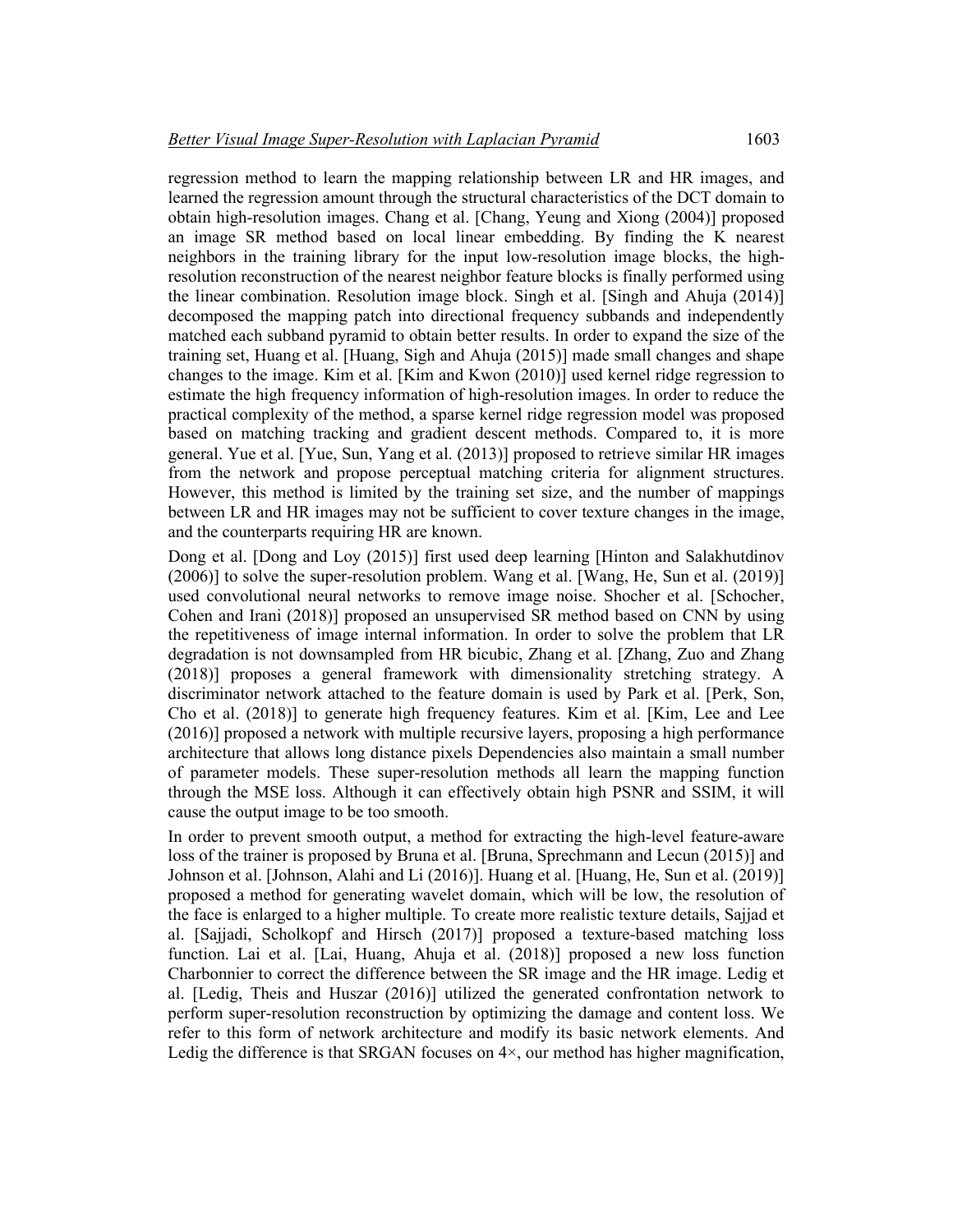such as  $8\times$  to  $16\times$ . And Ledig focuses on learning the mapping function between low frequency image and high frequency image, and our network architecture is focused on capturing the exact high frequency details.

## *2.2 Laplacian pyramid*

Burt et al. [Burt and Adelson (1983)] proposed the concept of Laplacian pyramid. The Laplacian pyramid interprets the image with multiple resolutions and restores the image to the greatest extent by residual prediction. Denton et al. [Denton, Chintala and Fergus (2015)] proposed a LAPGAN (Laplacian Pyramid GAN) is used to produce real images. Recently, Lai et al. [Lai, Huang, Ahuja et al. (2018)] proposed LapSRN for image super resolution. Our method has the following differences compared to LapSRN:

1) LapSRN used a deep convolution network to combine with the Laplacian pyramid. We use the GAN network to combine with the Laplacian pyramid. By combining the GAN network, we can enhance super-resolution image quality, have better results, and recover more high-frequency details.

2) LapSRN implemented feature sharing to ensure higher inference speed, but does not focus on recovering high-frequency texture details of the image. This article focuses on recovering the high-frequency contour information of the image to generate a picture more consistent with human perception. We used LR images to train step by step to capture the missing high-frequency features at different magnifications.

3) LapSRN utilized the charbonnier loss function to better capture the difference between the SR image and the HR image. While we focus on restoring images that match the human perception and capture higher high frequency details, we used the VGG loss function.

## *2.3 Generative adversarial network*

In 2014, Goodfellow et al. [Goodfellow, Pouget-Abadie and Mirza (2014)] proposed Generative Adversarial Network that utilized the generator network G to generate as realistic a sample as possible, using the discriminator network D to determine whether the image is a generated image or a real HR image, both iterative confrontation complete training. Ledig et al. [Ledig, Theis and Huszar (2016)] proposed to solve the problem that the discriminator in the network min-max is easy to discriminate by optimizing the loss function. A method for super-resolution using wavelets was proposed by Huang et al. [Huang, Li, He et al. (2018)].

## **3 Laplacian pyramid generative adversarial network for super-resolution**

## *3.1 Network architecture*

Our network works as shown in Fig. 1. By inputting the LR image to the GAN network, a residual image is generated. The upsampled image of the LR and the residual image are added pixel by pixel to recover the desired SR image. For  $4\times$  and  $8\times$  images, we need to continue to call the ELSRGAN network for super-resolution on the resulting SR results until the magnification requirement is met.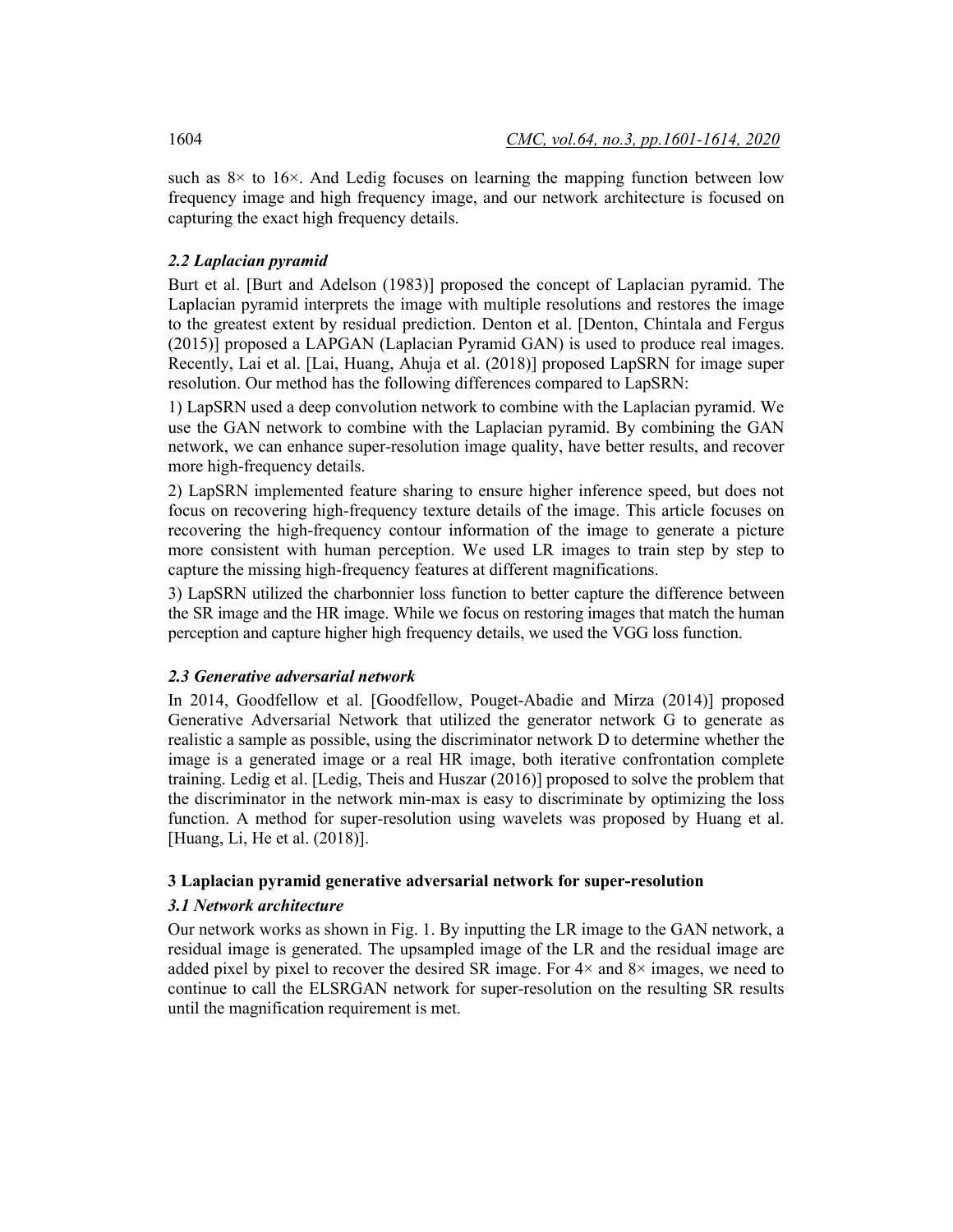

**Figure 1:** Super-resolution reconstruction process. This figure is a schematic diagram of  $4\times$  resolution amplification. For the case of  $4\times$  amplification, we call the GAN network twice to generate the final SR image

In the process of generator network training, we used the combination of Laplacian pyramid and GAN. This paper is different from the ordinary GAN network. The ordinary GAN network directly inputs the LR image to generate the corresponding HR image. But we in order to capture more high frequency details, the modified LR image is generated to generate a different residual image (DR) in the Laplacian pyramid. Finally, the residual image is sampled on the original image and added pixel by pixel. ELSRGAN training schematic is shown in Fig. 2.



**Figure 2:** ELSRGAN training diagram. The difference between the upsampled HR image and the LR image is captured for training. The generator network generates a predicted residual image, determine whether the image is generated or a true HR image is performed by the discriminator network

#### *3.2 Generative adversarial network*

The generator network D and the discriminator network G form the generative adversarial network model. The generator network is responsible for generating as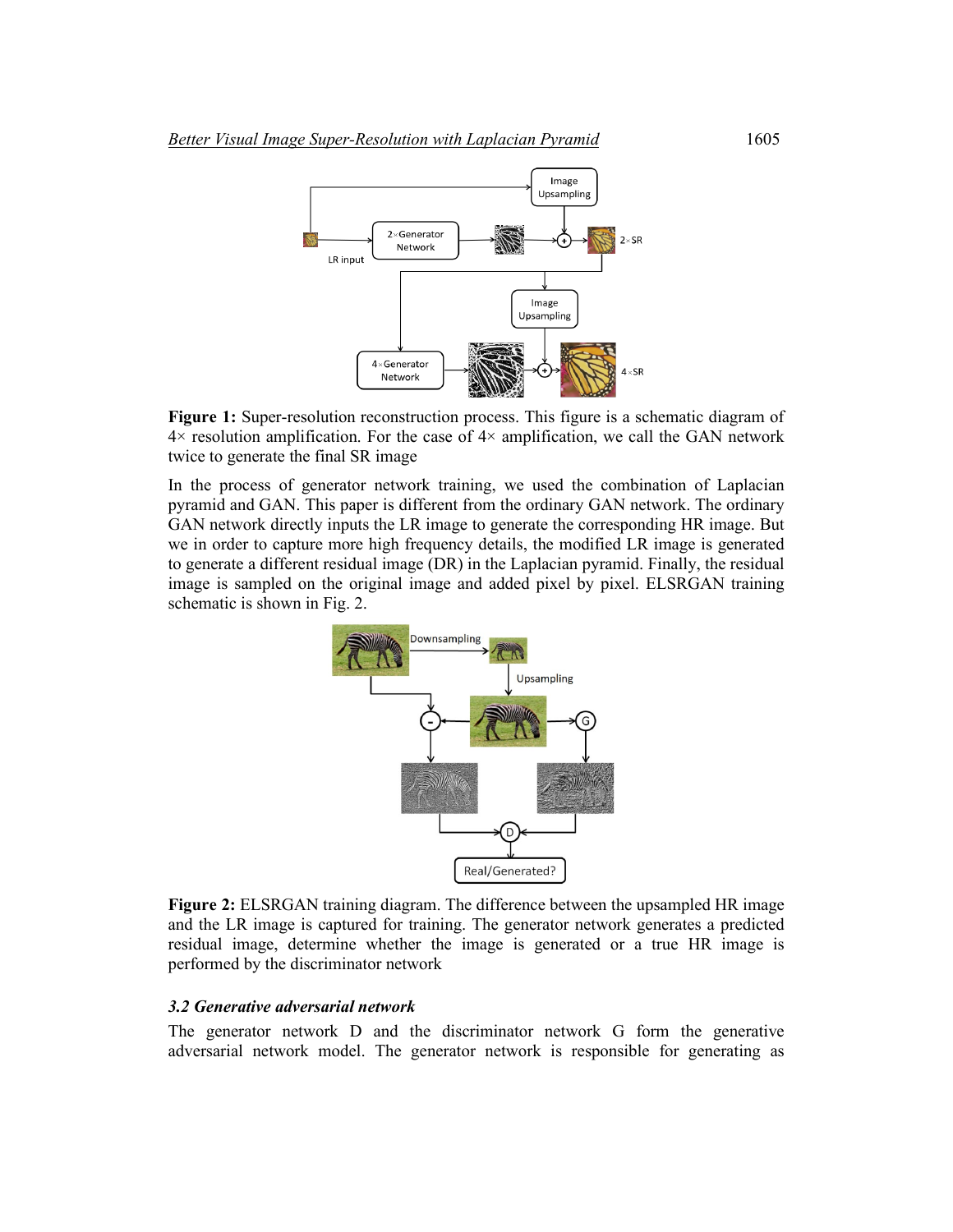realistic a picture as possible, the discriminator network discriminating whether the image is a real HR image or an image generated by the generator network. Both the generator network and the discriminator network perform iterative training on the resistance, and finally complete the training, so that the generator generates a highly similar result to the image. However, in the GAN network, the min-max problem is easy to occur. That is, the discriminator can easily identify the result and cause the training model to crash. To solve this problem, we used the function of Eq. (1).

$$
\min_{G} \max_{D} E_{I^{DR} \sim p_{train}(I^{DR})} [\log D(I^{DR})] + E_{I^{LR} \sim p_G(I^{LR})} [\log (1 - D(G(I^{LR})))] \tag{1}
$$

For the generator network architecture, SRGAN implemented the residual block structure as shown in Fig. 3. We introduced RRDB as the new generator network architecture, as shown in Fig. 4. We removed the BN layer in SRGAN to ensure the stability of the training. And reduce the complexity of the calculation, and combine the multi-layer residual network with dense links.



**Figure 3:** Residual Block. The picture shows the Residual Block in SRGAN. The network structure adopts the method of jumping connection layer. The BN layer is used after each convolution layer



**Figure 4:** Residual-in-Residual Dense Block. The figure shows the RRDB used by our model, and the BN layer is removed, where  $\beta$  is the residual scaling parameter. The specific structure of the Dense block is given

It has been confirmed that removing the BN layer in super-resolution can improve the operation speed, reduce the computational complexity and GPU memory consumption. And we propose a more complex and deep basic network unit structure, and the network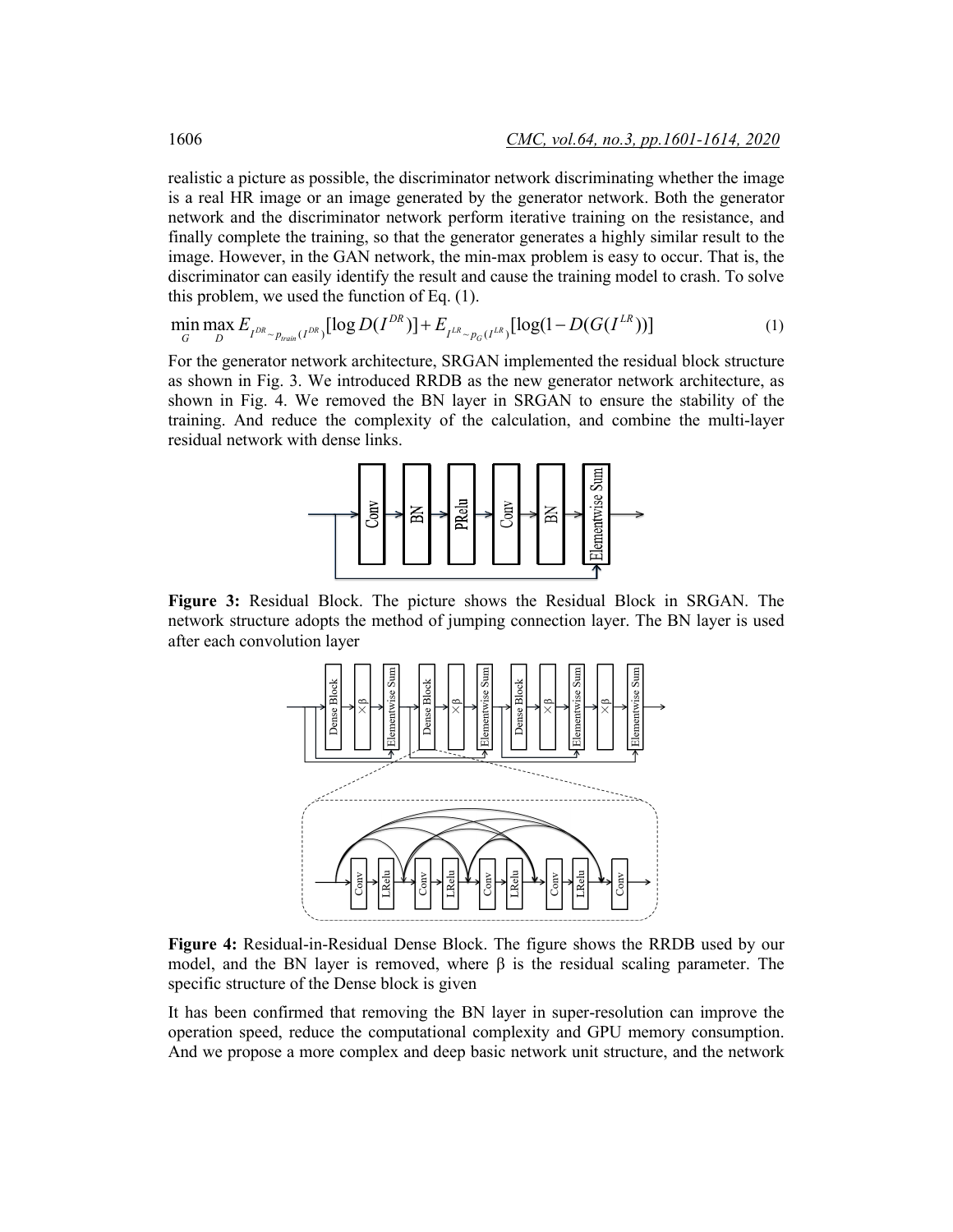capacity is obtained from the dense connection [Luo, Qin, Xiang et al. (2019)] which have higher benefit.

To solve the max-pooling problem, LeakyReLU is used as the activation function of the discriminator network. Our discriminator can effectively solve the min-max problem by Eq. (1). Fig. 5 is our discriminator network model. Whenever the number of features doubles, we use a convolutional layer to reduce the resolution. We implemented the Sigmoid activation function to get the final classification probability.



**Figure 5:** Discriminator network. It consists of eight 3×3 kernel convolution layers. The number above the convolution layer is the step distance. The number of feature maps is indicated by the number below

#### *3.3 Perceptual loss function*

The perceptual function used in this paper refers to the perceptual function proposed by Ledig [Ledig, Theis and Huszar (2016)], which is weighted by content loss ( $l_{VGG}^{SR}$ ) and adversarial loss ( $l_{Gen}^{SR}$ ) :

$$
l^{SR} = l_{VGG}^{SR} + 10^{-3} l_{Gen}^{SR}
$$
 (2)

Common content loss relies on MSE-optimized loss function, which can result in higher PSNR, but results in an overly smooth texture that is not satisfactory in visual perception. We utilized a VGG loss function that is closer to the perceived similarity, which is defined as the Euclidean distance between the feature representation and the reference image:

$$
l_{VGG/i,j}^{SR} = \frac{1}{W_{i,j}H_{i,j}} \sum_{x=1}^{W_{i,j}} \sum_{y=1}^{H_{i,j}} (\phi_{i,j}(I^{HR})_{x,y} - \phi_{i,j}(G_{\theta_G}(I^{LR}))_{x,y})^2
$$
(3)

The adversarial loss in this paper is to encourage our generator network to spoof the discriminator network to achieve a variety of natural images. The generator loss is defined as follows:

$$
l_{Gen}^{SR} = \sum_{n=1}^{N} \log[1 - D_{\theta_D} (G_{\theta_G} (I^{LR}))]
$$
\n(4)

#### **4 Experiment**

*N*

#### *4.1 Training data and test data*

The training data in this paper is trained by the common reference data DIV2K, and the HR image domain LR upsampled image is subtracted pixel by pixel to obtain the DR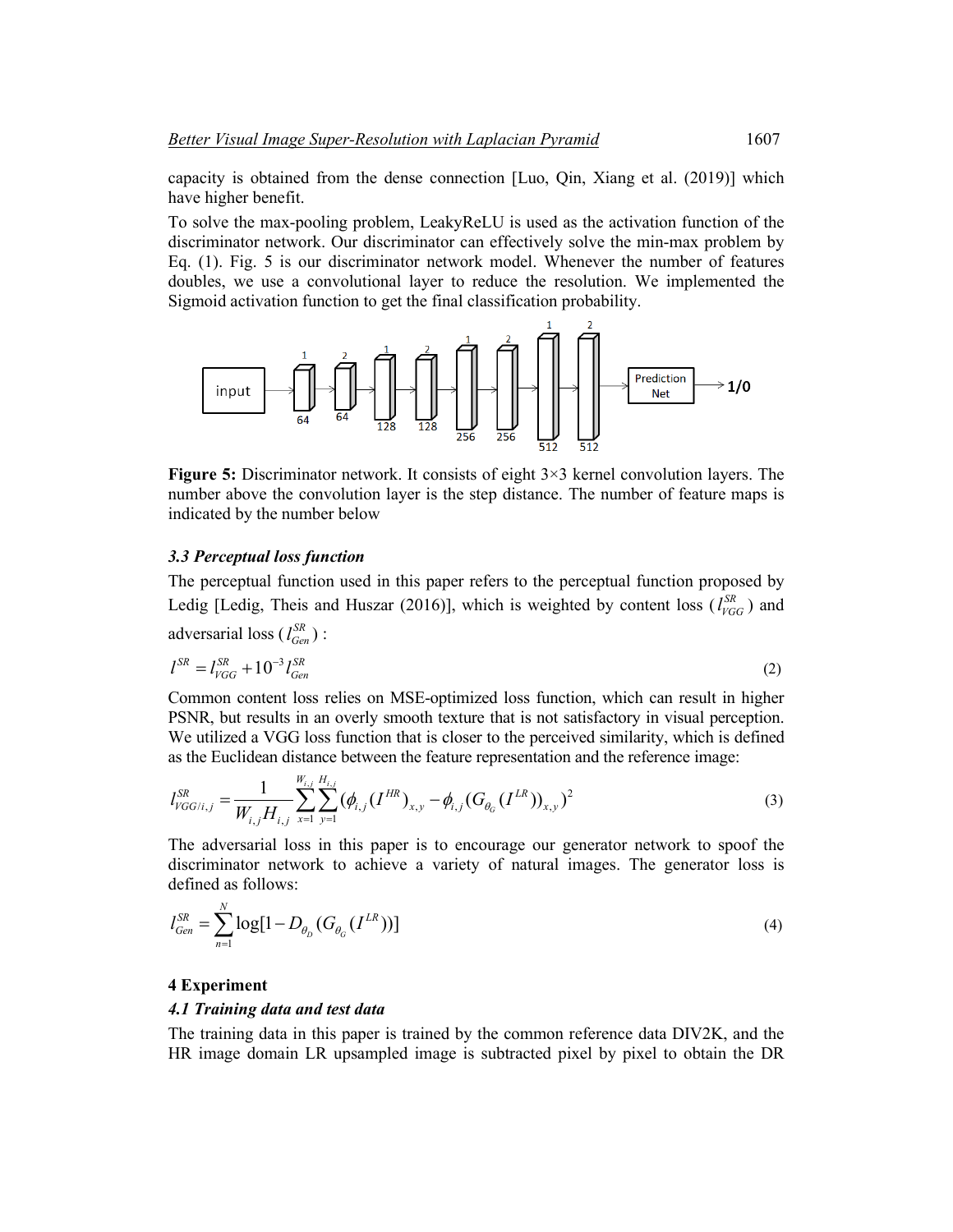image for training. The test data was tested using the widely used benchmark datasets Set5 [Bevilacqua, Roumy, Guillemot et al. (2012)], Set14 [Zeyde, Elad and Protter (2012)], BSD100 [Yang, Wright, Huang et al. (2008)] and URBAN100 [Yang, Wright, Huang et al. (2010)], where the first three methods consist of natural scenes and the URBAN contains challenging Scene image.

#### *4.2 ELSRGAN model experimental analysis*

We conducted an experimental analysis of the ELSRGAN model structure and compared the gaps between the two residual blocks of RRDB and RB. It can be found that the used of RRDB can capture more image details.



**Figure 6:** Comparison of results of different network unit. We will use the ELSRGAN model of RRDB as ELSRGAN-RRDB and the ELSRGAN-RB using RB ELSRGAN model. It can be found that using RRDB can obtain higher reconstruction quality, the figure is the result under  $4\times$  super resolution

We compared the number of RRDBs utilized and finally decided to use 24 RRDB units for our generator network, which guarantees that the network will not be too deep without sacrificing the reconstruction results.



**Figure 7:** Comparison of the number of RRDBs. We compared the impact of the number of RRDBs on the results and finally decided to use 24 RRDBs as our final generator network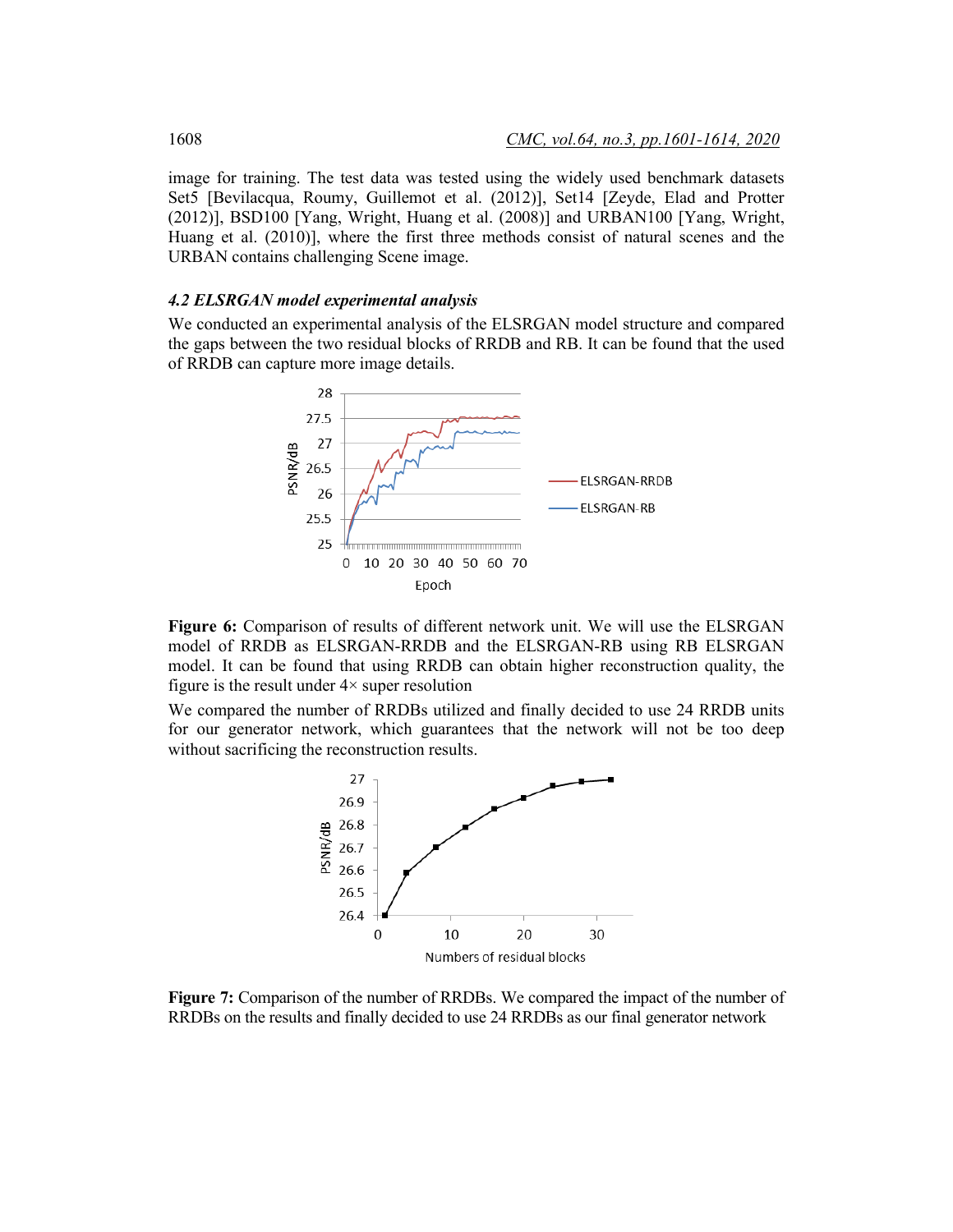#### *4.3 Perceptual mean-sort-score*

We propose a mean-sort-score (MSS) to reflect the visual effect of the image. Ledig et al. proposed a MOS score using 26 evaluators to evaluate images from 1-5, and we found that images with two sensory differences still scored the same during the assessment. And the evaluator is not good for nearby scoring (such as the choice between 2 and 3). In order to distinguish the perceptions of different methods, we propose the concept of MSS. The images of all methods and the HR images are simultaneously provided to the judges, and the scorer is sorted for the senses of all the images, and the lowest score is 1 point, and the highest score is N points (N is the number of images of a single score). For the convenience of comparison, the score is processed in Eq. (5):

$$
MSS = \frac{S}{n \times N} \tag{5}
$$

where S is the total score of the picture and n is the number of test sets. Using 50 evaluators to sort a total of 219 images, we found that the HR scores were closer to full marks than the MOS method (in  $4 \times$  and  $8 \times$ , all graders ranked HR first in the senses). The MSS score of the bicubic method is the last one, and we can find that our scoring method can better evaluate the senses. The comparison results are shown in Section 4.4.

### *4.4 Comparison with state-of-the-arts*

We compare ELSRGAN with the most advanced methods: Bicubic, ScSR, Kim, SRCNN, SelfExSR and LapSRN. Among them SRGAN is only used for comparison of  $4\times$  images. As shown in Figs. 8-10, we enumerate the detailed features of the picture after super-resolution at different magnifications. It can be seen from the comparison that our proposed ELSRGAN contains more high-frequency details and accurately reconstructs the texture lines.



Ground-truth HR

(28.27/0.9111) (28.35/0.9149) (29.27/0.9297) (25.76/0.8767)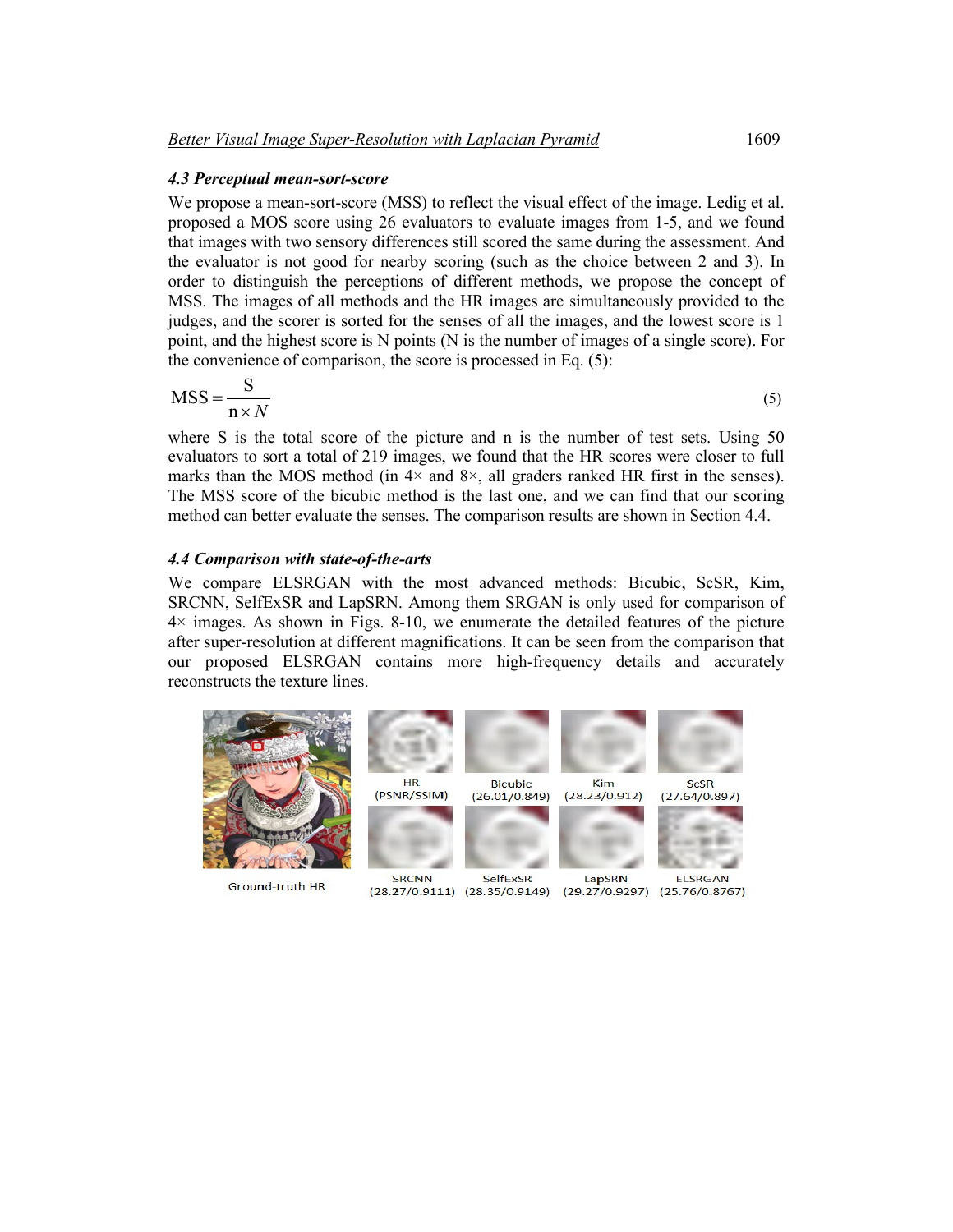

**Figure 8:** Visual comparison at 2× magnification. Our method reconstructs the contour features and texture details of the jewelry, which is not available in other methods. The texture details on the walls of the building are also the most abundant



Ground-truth HR

**Figure** 9: Visual comparisons at  $4 \times$  magnification. It can be seen that at  $4 \times$ magnification, ELSRGAN can reconstruct more high-frequency texture features and the angle of the statue is more obvious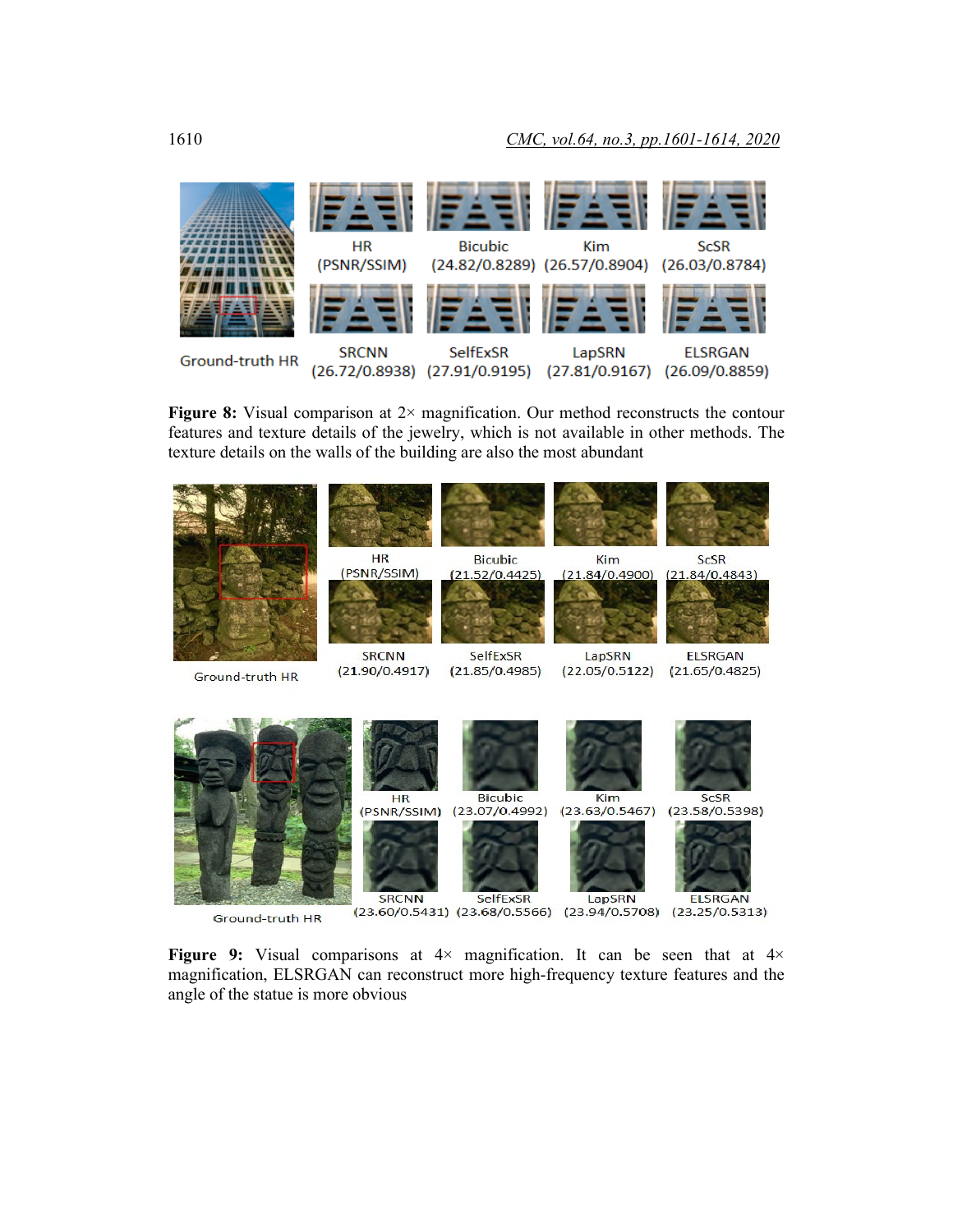

**Figure 10:** Visual comparison at 8× magnification. At 8× magnification, our method complements the detail of the image in an illusion detail to make it look more realistic

We detail the comparison of PSNR, structural similarity index (SSIM) and MSS. It can be found that although the proposed ELSRGAN method has a small PSNR and SSIM after super-resolution, the MSS is higher than other methods and is more in line with human sensory visual effects.

| Algorithm      | Scale     | Set5        |             |            | Set14       |             |            | <b>BSD100</b> |             |            | URBAN100    |             |            |
|----------------|-----------|-------------|-------------|------------|-------------|-------------|------------|---------------|-------------|------------|-------------|-------------|------------|
|                |           | <b>PSNR</b> | <b>SSIM</b> | <b>MSS</b> | <b>PSNR</b> | <b>SSIM</b> | <b>MSS</b> | <b>PSNR</b>   | <b>SSIM</b> | <b>MSS</b> | <b>PSNR</b> | <b>SSIM</b> | <b>MSS</b> |
| Bicubic        | $2\times$ | 33.69       | 0.931       | 0.160      | 30.25       | 0.870       | 0.145      | 29.57         | 0.844       | 0.150      | 26.89       | 0.841       | 0.113      |
| ScSR           |           | 35.78       | 0.949       | 0.215      | 31.64       | 0.894       | 0.235      | 30.77         | 0.874       | 0.225      | 28.26       | 0.883       | 0.253      |
| Kim            |           | 36.24       | 0.958       | 0.385      | 32.15       | 0.903       | 0.383      | 31.11         | 0.884       | 0.387      | 28.74       | 0.894       | 0.378      |
| <b>SRCNN</b>   |           | 36.72       | 0.955       | 0.528      | 32.51       | 0.908       | 0.521      | 31.38         | 0.889       | 0.523      | 39.53       | 0.896       | 0.593      |
| SelfExSR       |           | 36.60       | 0.955       | 0.595      | 32.24       | 0.904       | 0.612      | 31.20         | 0.887       | 0.600      | 29.55       | 0.898       | 0.629      |
| LapSRN         |           | 37.52       | 0.959       | 0.737      | 33.08       | 0.913       | 0.733      | 31.80         | 0.895       | 0.732      | 30.41       | 0.910       | 0.792      |
| <b>ELSRGAN</b> |           | 33.94       | 0.941       | 0.889      | 30.87       | 0.884       | 0.902      | 29.56         | 0.847       | 0.903      | 26.81       | 0.838       | 0.905      |
| <b>HR</b>      |           |             |             | 0.975      |             |             | 0.972      |               |             | 0.970      |             |             | 0.970      |
| Bicubic        | $4\times$ | 28.43       | 0.811       | 0.158      | 26.01       | 0.704       | 0.149      | 25.97         | 0.670       | 0.162      | 23.15       | 0.660       | 0.164      |
| ScSR           |           | 29.07       | 0.826       | 0.217      | 26.40       | 0.722       | 0.223      | 26.61         | 0.703       | 0.214      | 24.02       | 0.702       | 0.212      |
| Kim            |           | 30.07       | 0.855       | 0.375      | 27.18       | 0.743       | 0.346      | 26.71         | 0.698       | 0.384      | 24.20       | 0.710       | 0.382      |
| <b>SRCNN</b>   |           | 30.50       | 0.863       | 0.552      | 27.52       | 0.753       | 0.525      | 26.91         | 0.712       | 0.534      | 24.53       | 0.725       | 0.543      |
| SelfExSR       |           | 30.34       | 0.862       | 0.574      | 27.41       | 0.753       | 0.584      | 26.84         | 0.713       | 0.582      | 24.83       | 0.740       | 0.558      |
| LapSRN         |           | 31.54       | 0.885       | 0.784      | 28.1        | 0.772       | 0.762      | 27.32         | 0.727       | 0.779      | 25.21       | 0.756       | 0.779      |
| <b>ELSRGAN</b> |           | 28.81       | 0.820       | 0.841      | 26.17       | 0.712       | 0.853      | 25.88         | 0.681       | 0.849      | 23.27       | 0.655       | 0.864      |
| HR             |           |             |             | 1.000      |             |             | 1.000      |               |             |            |             |             | 1.000      |
| Bicubic        | $8\times$ | 24.40       | 0.658       | 0.173      | 23.10       | 0.566       | 0.169      | 23.67         | 0.548       | 0.182      | 20.74       | 0.516       | 0.191      |
| ScSR           |           | 24.61       | 0.671       | 0.202      | 23.36       | 0.577       | 0.211      | 23.85         | 0.561       | 0.205      | 20.91       | 0.531       | 0.197      |
| Kim            |           | 24.98       | 0.685       | 0.377      | 23.58       | 0.585       | 0.386      | 24.02         | 0.558       | 0.364      | 21.03       | 0.535       | 0.372      |
| <b>SRCNN</b>   |           | 25.33       | 0.690       | 0.562      | 23.76       | 0.591       | 0.554      | 24.13         | 0.566       | 0.545      | 21.29       | 0.544       | 0.513      |
| SelfExSR       |           | 25.49       | 0.703       | 0.564      | 23.92       | 0.601       | 0.571      | 24.19         | 0.568       | 0.568      | 21.81       | 0.577       | 0.582      |
| LapSRN         |           | 26.15       | 0.738       | 0.770      | 24.35       | 0.620       | 0.694      | 24.54         | 0.586       | 0.741      | 21.81       | 0.581       | 0.671      |
| <b>ELSRGAN</b> |           | 24.33       | 0.673       | 0.856      | 23.03       | 0.558       | 0.860      | 23.31         | 0.544       | 0.846      | 20.45       | 0.511       | 0.870      |
| <b>HR</b>      |           |             |             | 1.000      |             |             | 1.000      |               |             | 1.000      |             |             | 1.000      |

**Table 1:** Comparison of different method results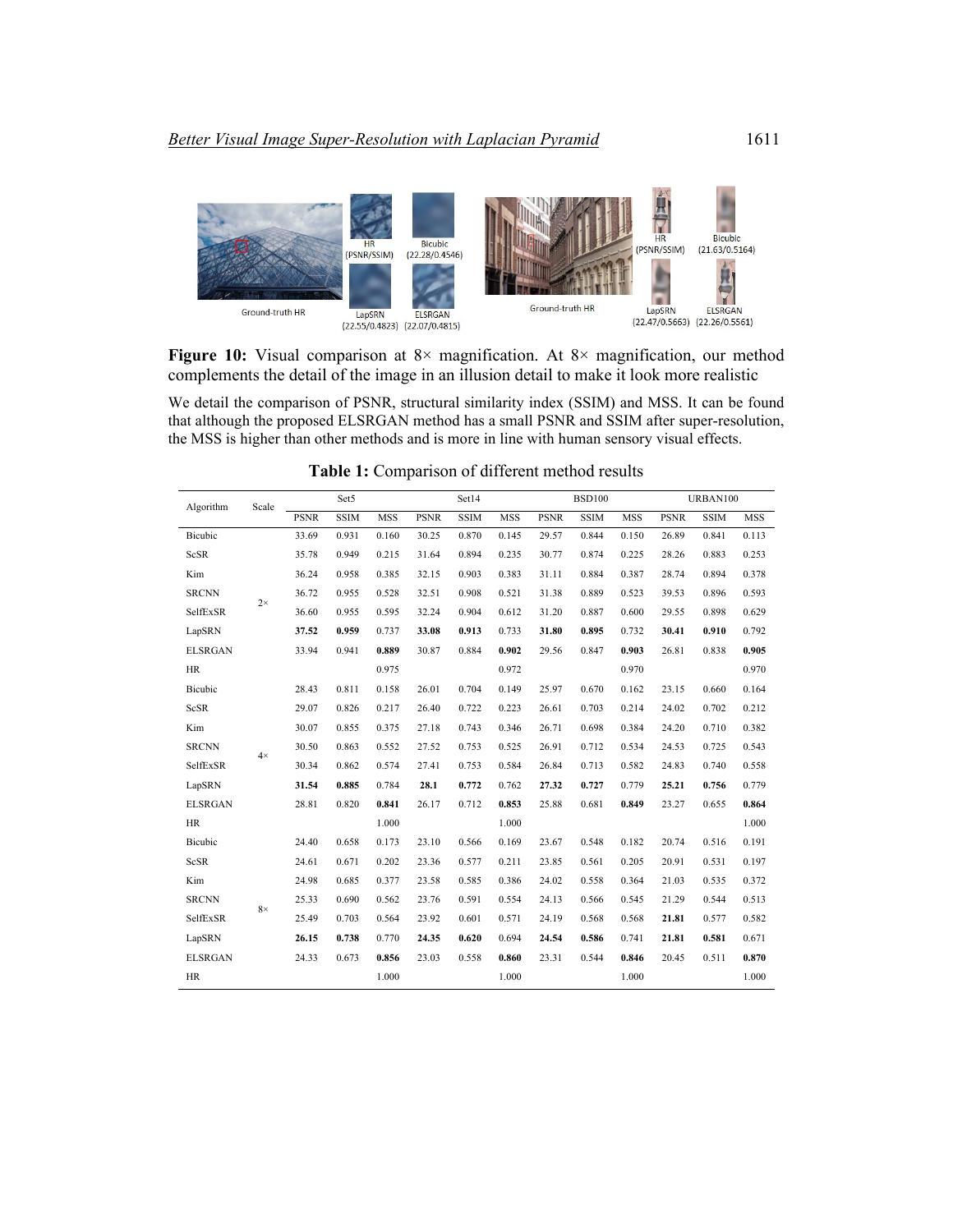## *4.5 Discussion*

By comparing MSS, we can find that our proposed ELSRGAN method is more in line with human visual sensory effects, and can restore more texture features in image highfrequency detail comparison. Although we have improved the scoring criteria for image sensory effects, we still use the criteria for human scoring. In the future work, we will further study the sensory scoring criteria and propose corresponding formulas to evaluate visual sensory effects and high-frequency texture features. At the same time, although the paper can restore the fine structure, the more elaborate methods of illusion produced by self-similarity may not be suitable for medical applications and surveillance.

## **5 Conclusion**

We use generative adversarial networks combined with Laplacian pyramids to achieve single-resolution super-resolution reconstruction. We used RRDB as the basic network unit to capture more content details while using the perceptual loss function to obtain finer texture features. Extensive evaluation of the baseline data set shows that using the MSS score can confirm that our proposed ELSRGAN method is more visually authentic.

**Funding Statement:** This work was supported in part by the National Science Foundation of China under Grant 61572526.

**Conflicts of Interest:** The authors declare that they have no conflicts of interest to report regarding the present study.

## **References**

**Bevilacqua, M.; Roumy, A.; Guillemot, C.; Alberi-Morel, M.** (2012): Low-complexity single-image super-resolution based on nonnegative neighbor embedding. *HAL CCSD.*

**Bruna, J; Sprechmann, P; LeCun, Y.** (2015): Super-resolution with deep convolutional sufficient statistics. *Computer Vision and Pattern Recognition.*

**Burt, P.; Adelson, E.** (1983): The aplacian pyramid as a compact image code. *IEEE Transactions on Communications*, vol. 31, no. 4, pp. 532-540.

**Chang, H.; Yeung, D.; Xiong, Y.** (2004): Super-resolution through neighbor embedding. *IEEE Conferenceon Computer Vision and Pattern Recognition*, pp. 275-282.

**Denton, E.; Chintala, S.; Fergus, R.** (2015): Deep generative image models using a aplacian pyramid of adversarial networks. *In Neural Information Processing Systems.*

**Dong, C.; Loy, C.** (2015): Image super-resolution using deep convolutional networks. *IEEE Transactions on Pattern Analysis and Machine Intelligence*, vol. 38, no. 2, pp. 295-306.

**Goodfellow, I.; Pouget-Abadie, J.; Mirza, M.** (2014): Generative adversarial nets. *International Conference on Neural Information Processing Systems.* MIT Press.

**Goodman, J.; Gustafson, S.** (1968): Introduction to ourier optics. *Roberts and CompanyPublishers*, New York.

**Gupta, P.; Srivastava, P.; Bhardwaj, S.; Bhateja, V.** (2011): A modified metric based on for quality assessment of color images. *IEEE International Conference on*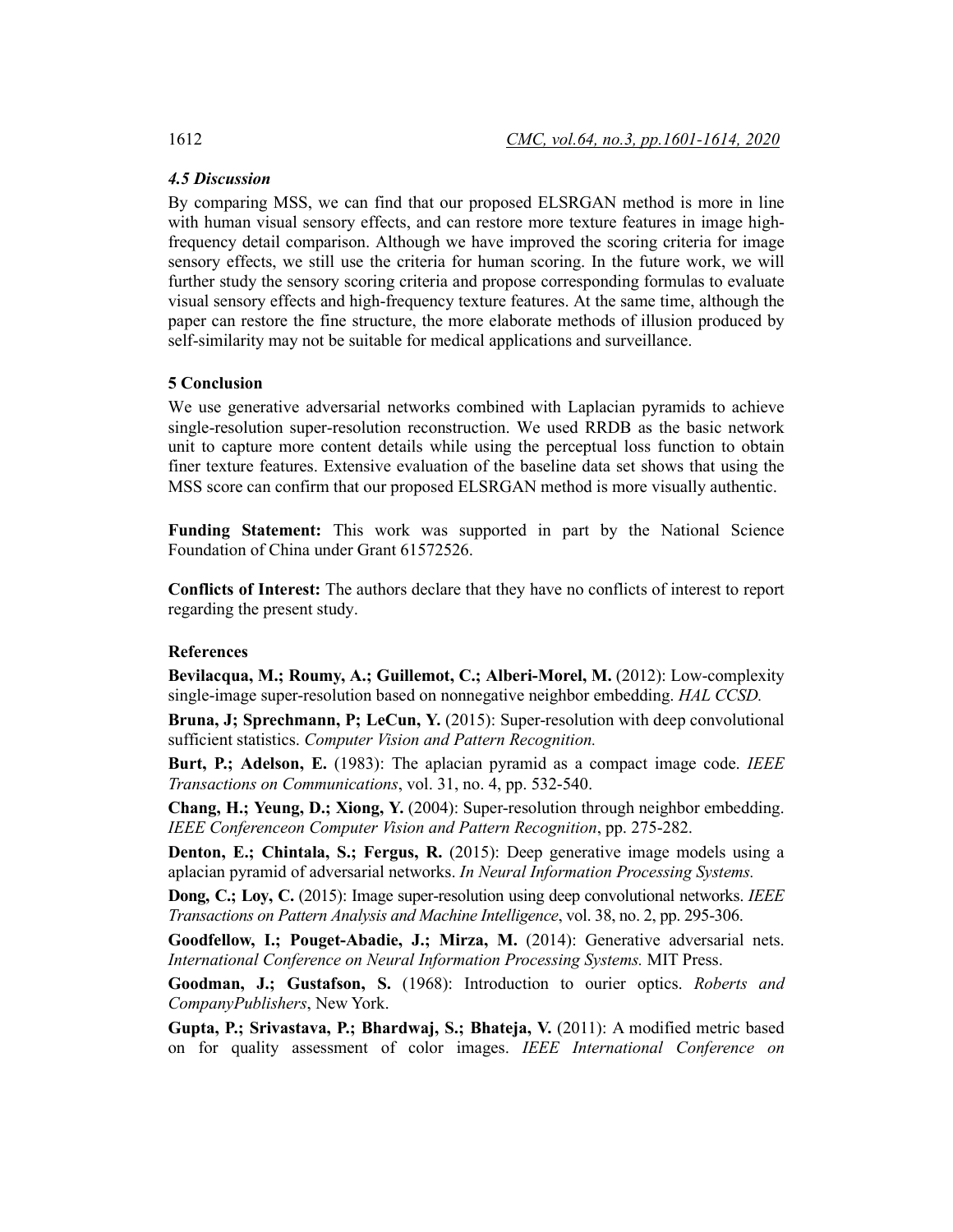*Communication and Industrial Application*, pp. 1-4.

**Harris, J. L.** (1964): Diffraction and resolving power. *Journal of the Optical Society of America*, vol. 54, no. 7, pp. 931-936.

**Hinton, G.; Salakhutdinov, R.** (2006): Reducing the dimensionality of data with neural networks. *Science*, vol. 313, no. 5786, pp. 504-507.

**Huang, H.; He, R.; Sun, Z.; Tan, T.** (2019): Wavelet domain generative adversarial network for multi-scale face hallucination. *International Journal of Computer Vision*, pp. 1-22.

**Huang, H.; Li, Z.; He, R.; Sun, Z.; Tan, T.** (2018): IntroVAE: introspective variational autoencoders for photographic image synthesis. *Conference and Workshop on Neural Information Processing Systems*, pp. 52-63.

**Huang, J.; Singh, A.; Ahuja, N.** (2015): Single image super-resolution from transformed self-exemplars. *IEEE Conference on Computer Vision and Pattern Recognition*, pp. 5197-5206.

Johnson, J.; Alahi, A.; Li, F. (2016): Perceptual losses for real-time style transfer and super- resolution. *In European Conference on Computer Vision*, pp. 694-711.

**Kim, J.; Lee, J.; Lee, K.** (2016): Deeply-recursive convolutional network for image super-resolution. *IEEE Conference on Computer Vision and Pattern Recognition*, pp. 1637-1645.

**Kim, K. I.; Kwon, Y.** (2010): Single-image super-resolution using sparse regression and natural image prior. *IEEE Transactions on Pattern Analysis and Machine Intelligence*, vol. 32, no. 6, pp. 1127-1133.

**Lai, W.; Huang, J.; Ahuja, N.; Yang, M.** (2018): Fast and accurate image superresolution with deep laplacian pyramid Networks. *IEEE Transactions on Pattern Analysis and Machine Intelligence*, pp. 1.

**Ledig, C.; Theis, L.; Huszar, F.** (2016): Photo-realistic single image super-resolution using a generative adversarial network. *IEEE Conference on Computer Vision and Pattern Recognition*, pp. 105-114.

**Liu, Q; Xiang, X; Qin, J; Tan, Y; Tan, J. et al.** (2019): Coverless steganography based on image retrieval of DenseNet features and DWT sequence mapping. *Knowledge-Based Systems.*

**Luo, Y; Qin, J; Xiang, X; Tan, Y; Liu, Q. et al.** (2019): Coverless real-time image information hiding based on image block matching and dense convolutional network. *Journal of Real-Time Image Processing*, pp. 1-11.

**Ni, K.; Nguyen, T.** (2017): Image super resolution using support vector regression. *IEEE Transactionson Image processing*, vol. 16, no. 6, pp. 1596-1610.

**Park, S.; Son, H.; Cho, S.; Hong, K.; Lee, S.** (2018): SRFeat: single image superresolution with feature discrimination. *Lecture Notes in Computer Science*, pp. 455-471.

**Rajan, D.; Chaudhri, S.** (2001): Generalized interpolation and its application in super resolution imaging. *Image and Vision Computing*, vol. 19, no. 13, pp. 957-969.

**Sajjadi, M.; Scholkopf, B.; Hirsch, M.** (2017): Enhancenet: single image superresolution through automated texture synthesis. *IEEE International Conference on*